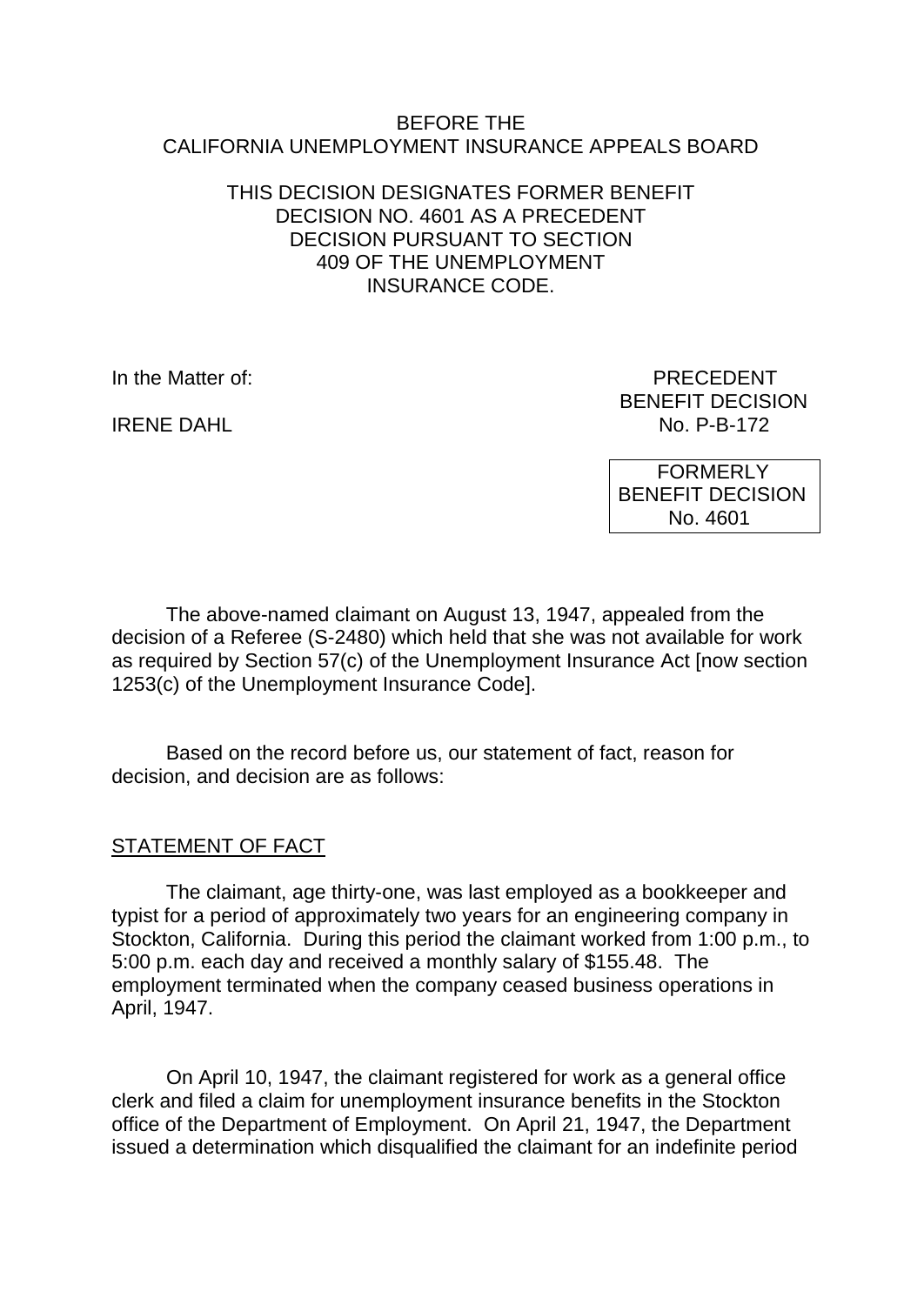commencing April 10, 1947, on the ground that she was not available for work as required by Section 57(c) of the Unemployment Insurance Act.

The evidence presented by the claimant discloses that about four years ago she had undergone thoracoplastic surgery whereby several ribs had been removed to effect a permanent collapse of one lung. She further discloses that the operation, accompanied by a lengthy convalescent period, had rendered her tubercular condition inactive. Medical advisors had informed her that the resulting orthopedic and general physical impairments to her health were of a permanent nature and that she would never be able to work more than five hours per day. The claimant presented the following certificate from her doctor, dated June 11, 1947:

"Mrs. Irene L. Dahl has been examined by me 12 February and 11 June, 1946. She gives no evidence of having an active disease and moderate exertion will not be harmful (i.e. 4-5 hours work daily)."

The claimant stated she has no restrictions as to acceptable employment other than as to hours, which could not exceed five hours per day.

The Department representative testified that the claimant was disqualified because of her inability to work full time. It was conceded that employment of five hours per day in work that was suitable to the claimant existed in the city of Stockton. In appealing to this Board on August 13, 1947, the claimant disclosed that she had obtained the type of employment she sought.

### REASON FOR DECISION

In a number of previous cases this Appeals Board has held that a claimant who has imposed restrictions, for personal reasons, which limit acceptable employment to abnormal part-time hours not customary in work within the claimant's training and experience has, to all intents and purposes, withdrawn from the labor market and is not available for work as required by the Act. (See Cases 1141-3702, 1375-3552 and others). It has been our consistent position that unless there are unusual circumstances in a case, a claimant who restricts employment to reduced hours of work and who is not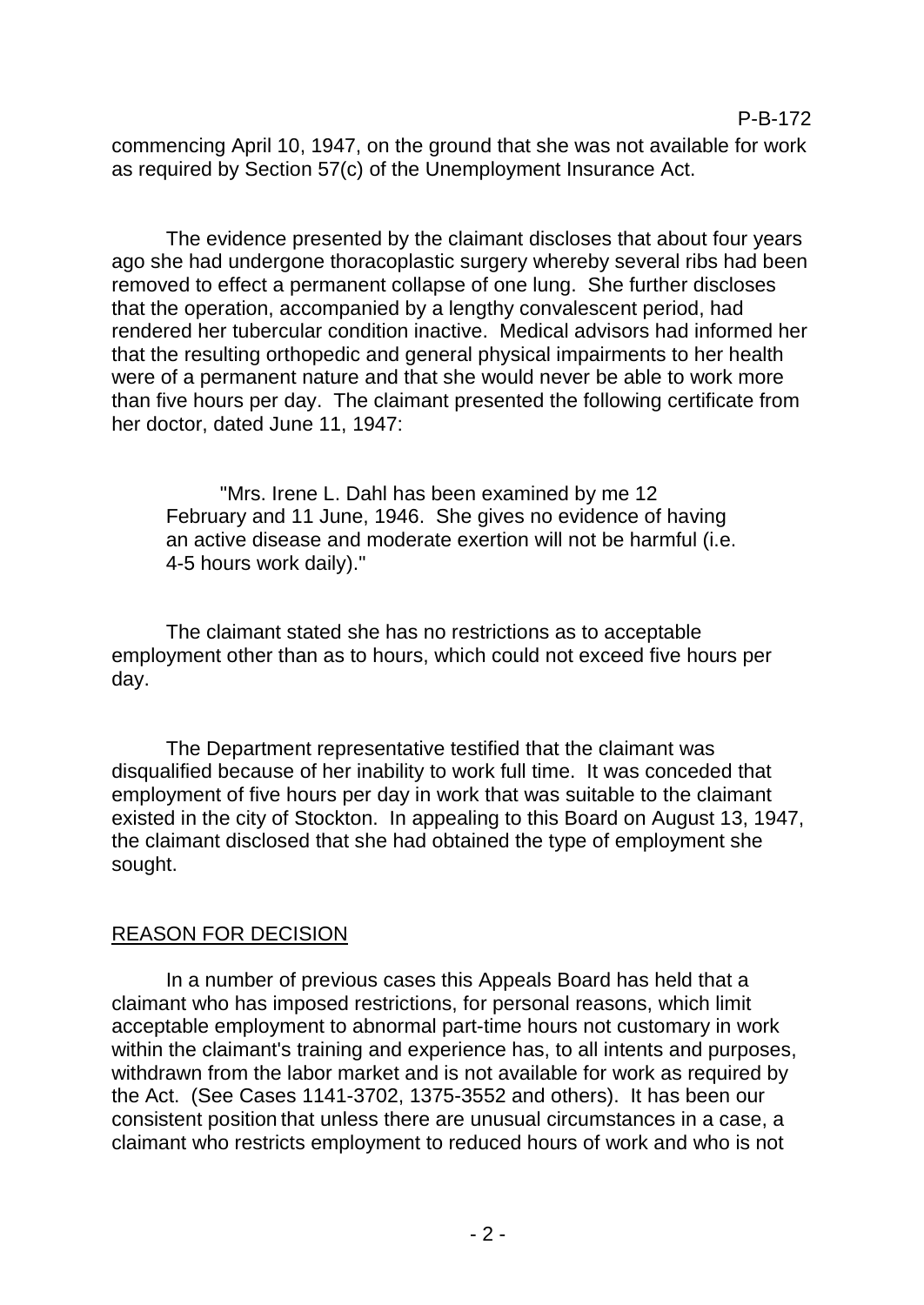ready and willing to accept other suitable employment does not meet the eligibility provisions of the statute.

The facts in this case are readily distinguishable from those involved in our prior decisions. In the instant appeal, although the claimant stated that she would not accept employment in excess of five hours per day, the record shows she imposed this restriction only for the most compelling reason and upon the advice of her physician. Further, all of the claimant's earnings upon which her claim is based were acquired in the type of employment she sought. In addition, the claimant's occupation is that of a typist and bookkeeper, both of which are occupations where less than eight hours' employment are not unusual. From the record before us, employment in excess of five hours would not be suitable for the claimant and she therefore could exclude such employment without rendering herself unavailable for work, provided there remained a labor market in which there were reasonable prospects that the claimant could obtain the type of work she sought. That such a labor market existed in this particular appeal can be reasonably concluded from all of the evidence presented. For the foregoing reasons, we hold that the claimant was ready, willing and able to accept suitable employment which she had no good cause to refuse; that she was in a labor market for her services, and that she consequently met the availability requirements of the Act.

### DECISION

The decision of the Referee is reversed. Benefits are allowed, provided the claimant is otherwise eligible.

Sacramento, California, January 6, 1976

### CALIFORNIA UNEMPLOYMENT INSURANCE APPEALS BOARD

DON BLEWETT, Chairperson

MARILYN H. GRACE

CARL A. BRITSCHGI

# RICHARD H. MARRIOTT

### DISSENTING - Written Opinion Attached

### HARRY K. GRAFE